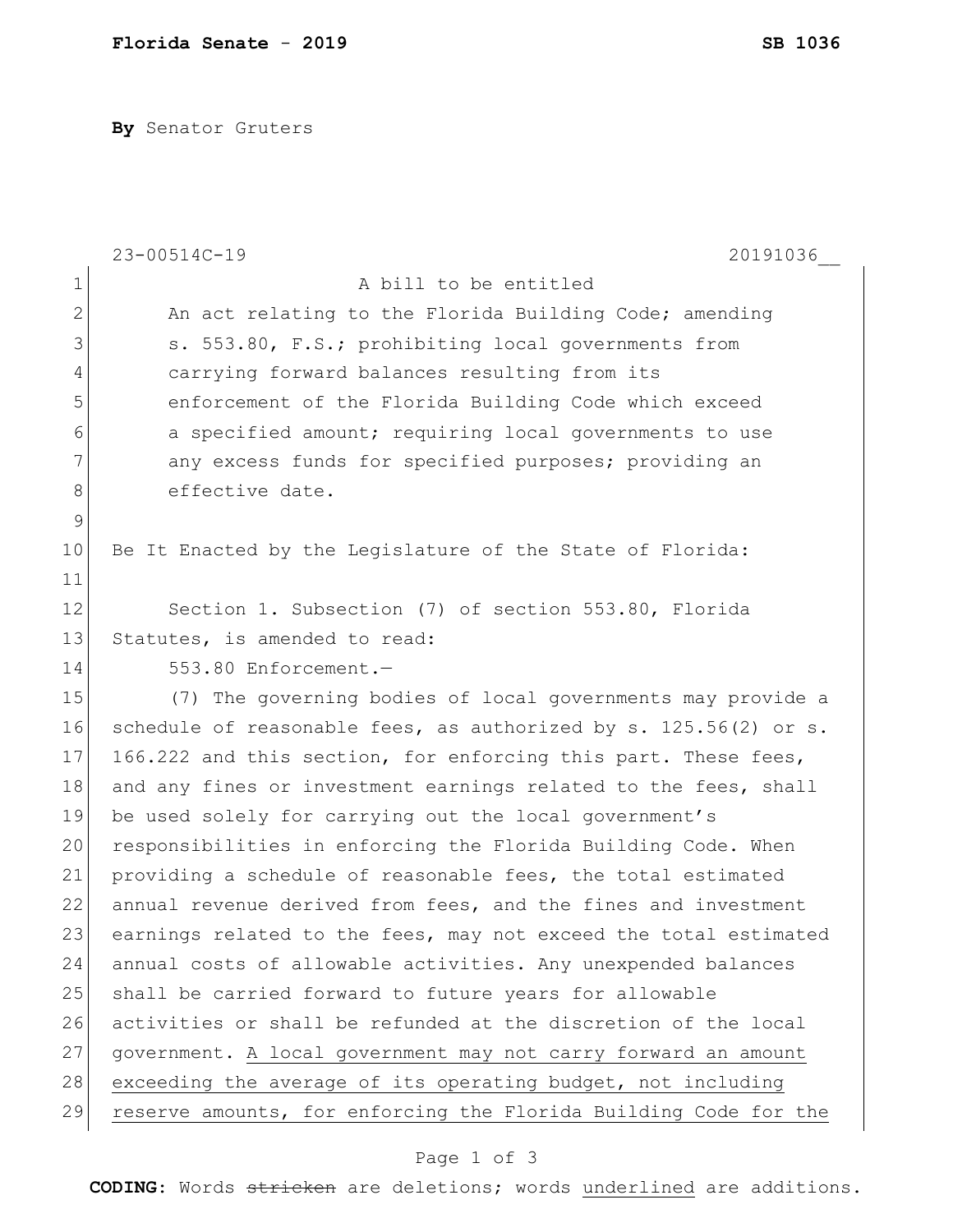23-00514C-19 20191036\_\_ 30 previous 2 fiscal years. Any amount exceeding this limit must be 31 used as authorized in subparagraph (a)2. The basis for a fee 32 structure for allowable activities shall relate to the level of 33 service provided by the local government and shall include 34 consideration for refunding fees due to reduced services based 35 on services provided as prescribed by s. 553.791, but not 36 provided by the local government. Fees charged shall be 37 consistently applied.  $38$  (a)1. As used in this subsection, the phrase "enforcing the 39 Florida Building Code" includes the direct costs and reasonable 40 indirect costs associated with review of building plans, 41 building inspections, reinspections, and building permit 42 processing; building code enforcement; and fire inspections 43 associated with new construction. The phrase may also include 44 training costs associated with the enforcement of the Florida 45 Building Code and enforcement action pertaining to unlicensed 46 contractor activity to the extent not funded by other user fees. 47 2. A local government must use any excess funds it is 48 prohibited from carrying forward to increase services, reduce 49 fees, or provide funding to entities designated as not for 50 profit under s. 501(c)(3) of the Internal Revenue Code whose 51 primary purpose is to expand training opportunities for the 52 construction industry, as defined in s.  $440.02(8)$ . 53 (b) The following activities may not be funded with fees 54 adopted for enforcing the Florida Building Code: 55 1. Planning and zoning or other general government 56 activities. 57 2. Inspections of public buildings for a reduced fee or no 58 fee.

## Page 2 of 3

**CODING**: Words stricken are deletions; words underlined are additions.